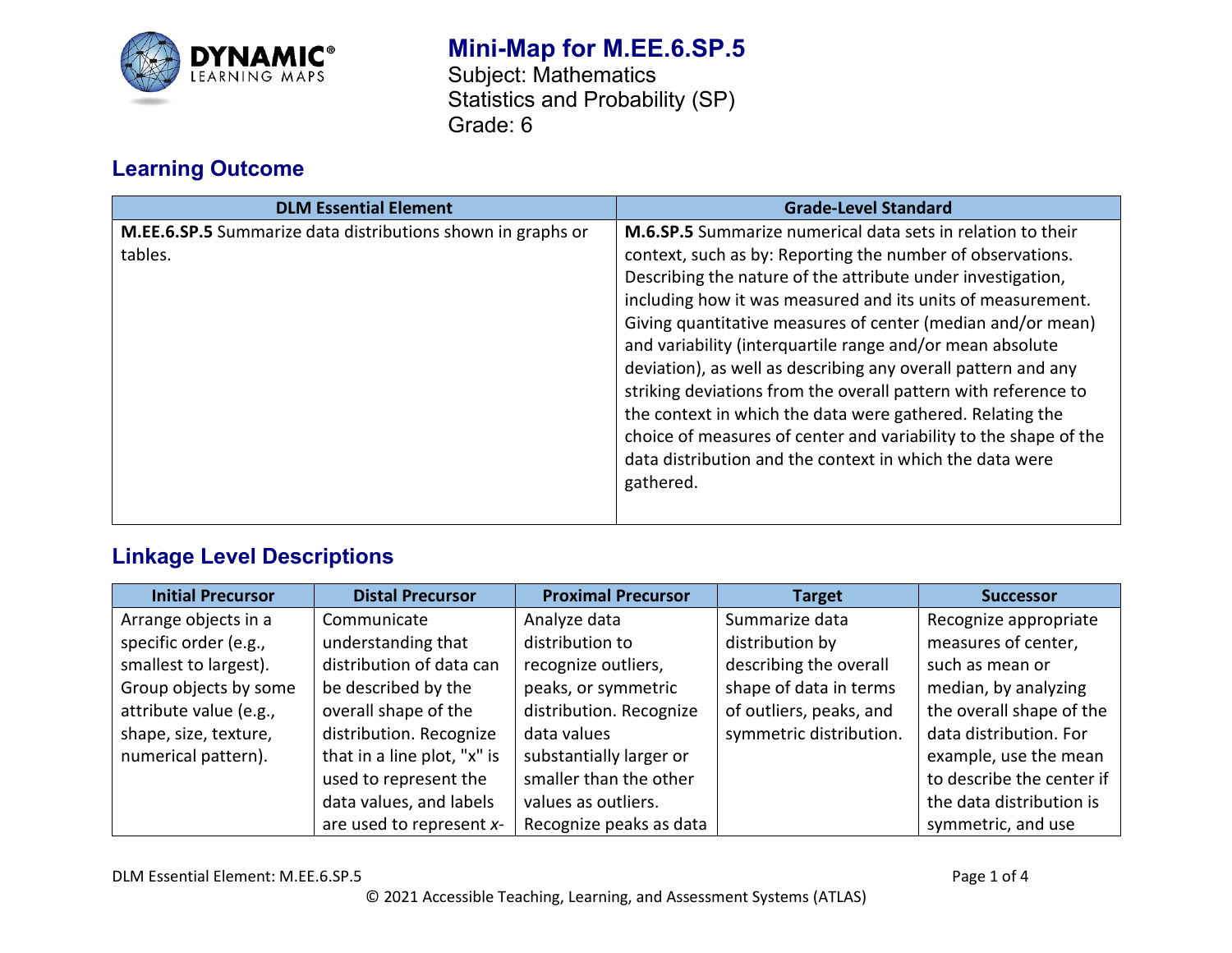| <b>Initial Precursor</b> | <b>Distal Precursor</b>     | <b>Proximal Precursor</b> | <b>Target</b> | <b>Successor</b>       |
|--------------------------|-----------------------------|---------------------------|---------------|------------------------|
|                          | axis, y-axis, and the title | values that most          |               | median to describe the |
|                          | of the graph.               | frequently occur.         |               | center if the data     |
|                          |                             | Recognize symmetric       |               | distribution is not    |
|                          |                             | distribution as           |               | symmetric.             |
|                          |                             | distributions where the   |               |                        |
|                          |                             | left- and right-hand      |               |                        |
|                          |                             | sides of the              |               |                        |
|                          |                             | distributions are         |               |                        |
|                          |                             | roughly equal.            |               |                        |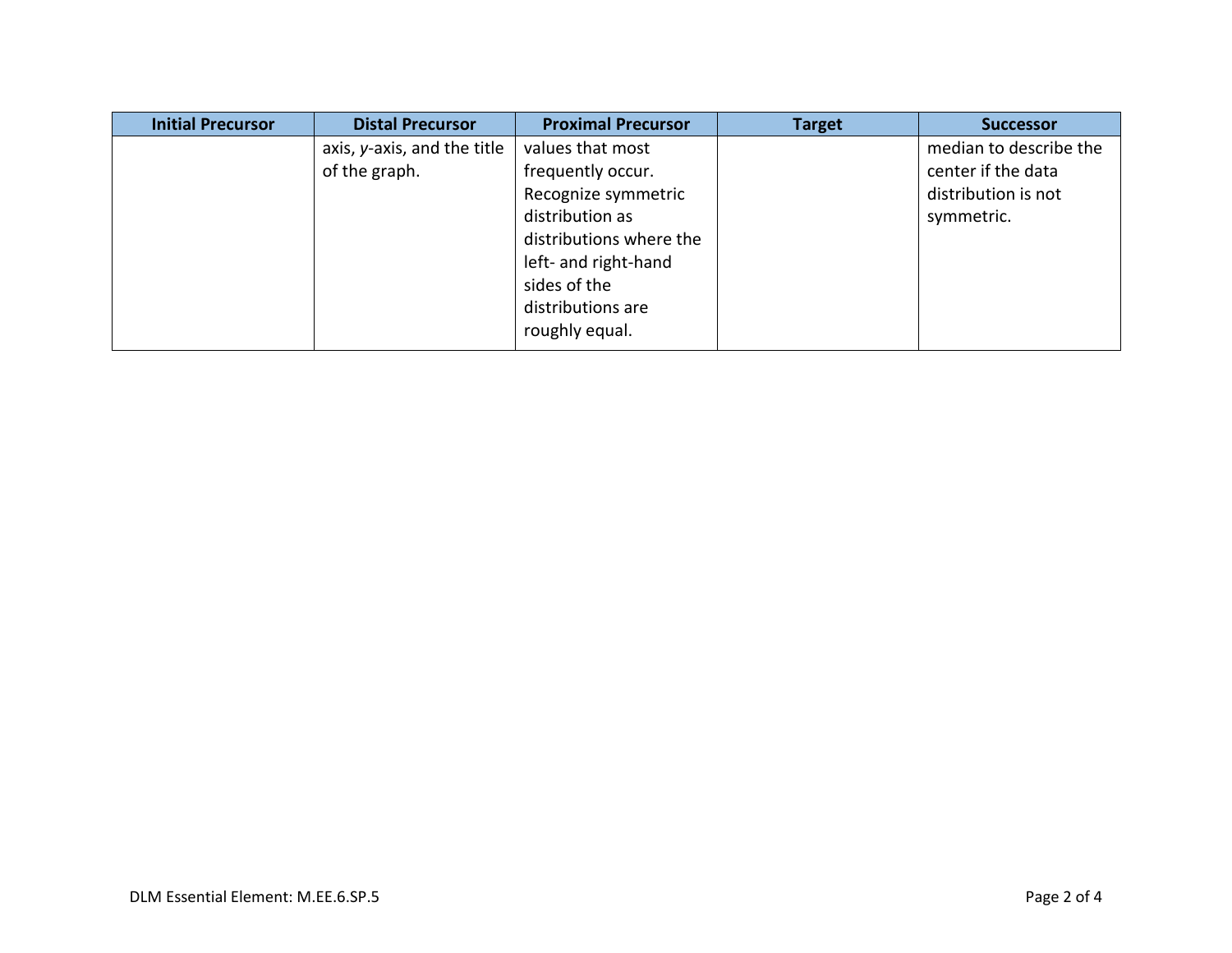## **Initial Precursor and Distal Precursor Linkage Level Relationships to the Target**

*How is the Initial Precursor related to the Target? How is the Distal Precursor related to the Target?* In order to summarize data, students begin by learning to recognize what is the same and different between familiar items; color, shape, quantity, size, texture, and pattern. Educators should take care to use attribute words while defining and demonstrating their meaning. While students do not need to say these words, they do need to learn the meanings. Students will also begin to group two or more items in the same set based on an attribute (e.g., two tigers, bumpy balls and bumpy gravel, red spoons). As the students group two or more items, the educator will demonstrate the representation in a bar graph or line plot and encourage students to actively participate in its creation.

Students can actively participate in the creation of graphs and line plots by placing representations, x's, or dots for each response to the research question. When the graph or line plot is complete, the educator will encourage students to use their core vocabulary to describe the overall shape of the data and will also demonstrate the description (e.g., up, not up, same).

### **Instructional Resources**

**Released Testlets**

See the [Guide to Practice Activities and Released Testlets.](https://dynamiclearningmaps.org/sites/default/files/documents/Manuals_Blueprints/Guide_to_Practice_Activities_and_Released_Testlets.pdf)

#### **Using Untested (UN) Nodes**

See the document [Using Mini-Maps to Plan Instruction.](https://dynamiclearningmaps.org/sites/default/files/documents/Using_Mini_Maps_to_Plan_Instruction.pdf)